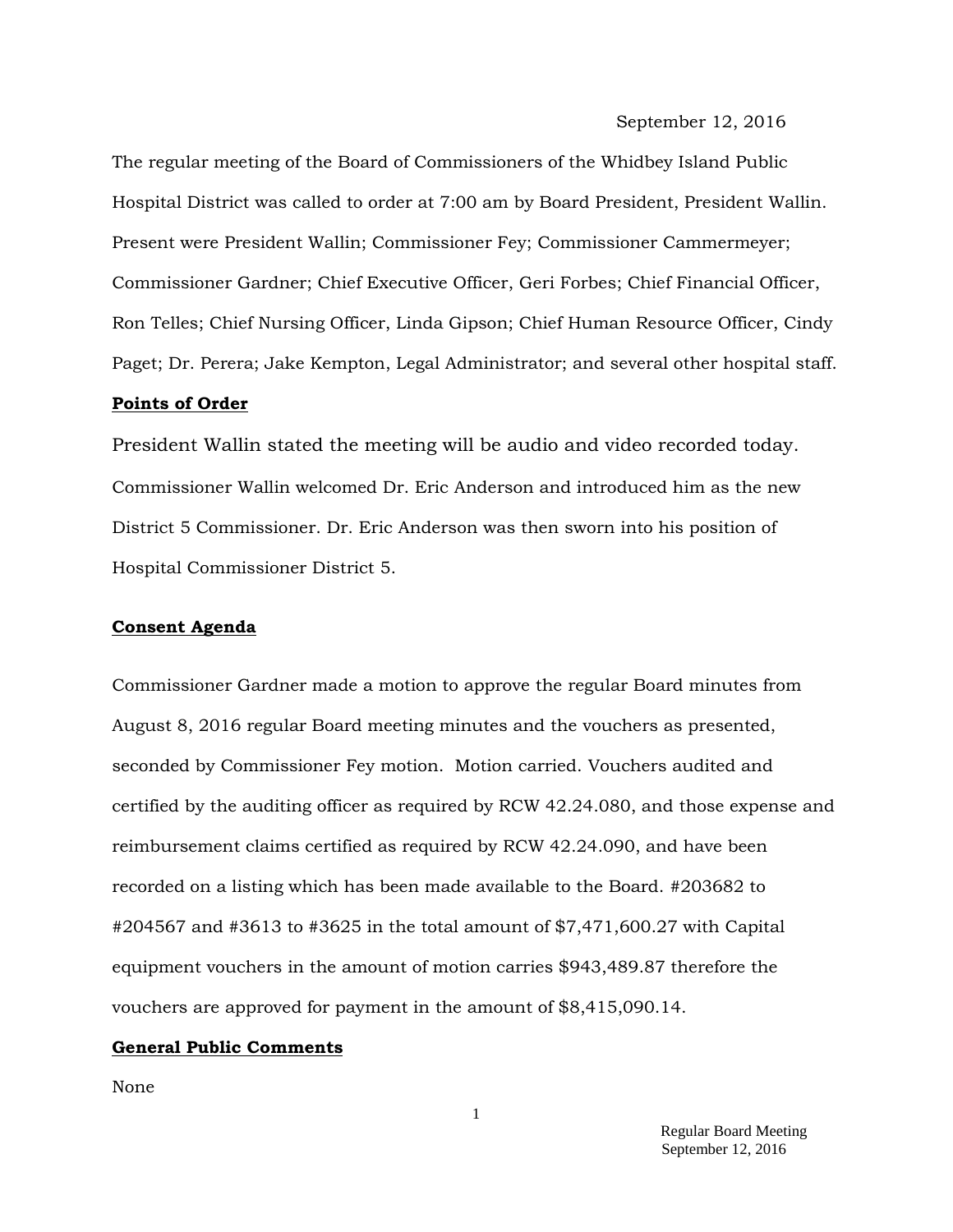#### **Construction Updates**

Marc Estvold, Project Manager reported the following updates regarding expansion:

- We are now at the halfway point of the project and the plan is still to meet completion of new patient wing in late April 2017.
- Building currently is weather tight now.
- Brick will start the end of this month.
- Heat is now on in the new wing.
- A "Mock Up" patient room in the building off of the Northeast parking lot is now complete. Staff is welcome to tour it anytime.
- East roof working complete, center pod next and will begin work on the West Pod next week.
- Don't see any delays in materials.
- Marc Estvold opened the discussion up for any questions. Commissioner Cammermeyer asked Mr. Estvold what's the process for someone to be able to take a look at the Mock-Up room. Commissioner Wallin replied by going through George Senerth. Commissioner Fey asked that Mr. Estvold speak about the safety report. Mr. Estvold said Labor & Industries inspected the site. It was determined after the courtesy site inspection that the site passed with flying colors. Labor & Industries said Anderson Construction took safety seriously. "Kudos to Anderson Construction". Compliments don't come easy from Labor & Industries. Commissioner Wallin asked for any more questions or comments. No additional questions. Commissioner Wallin thanked Marc Estvold.

# **Quality and Nursing Update**

Linda Gipson, CNO/CQTO reported the following: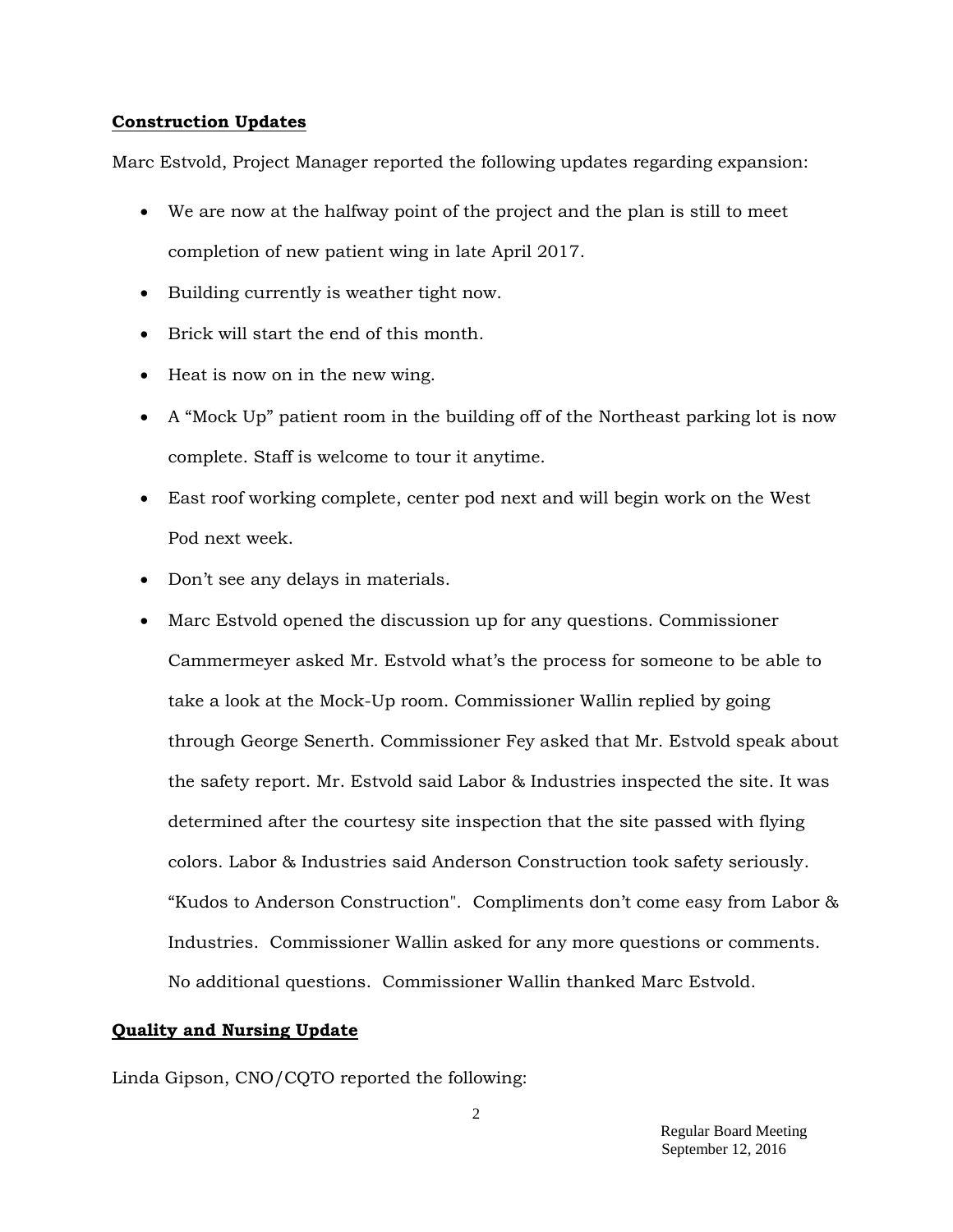- All nursing sensitive quality indicators continue to be in the top decile.
- Board Quality meeting to be held in October with a new schedule planned to go forward quarterly.
- Dr. Pham agreed to serve as the Physician Medical Director of Quality and Transformation Department.
- Dianna Graham Worked as a MAC Nurse & ED Nurse. Dianna teaches ACLS, educational programs. Appointed to state wide committee by Washington State Nurses Association to improved continuing education offering. Allows WhidbeyHealth to be able to approve our own educational opportunities and CEU programs for the region and the Islands.
- 430B Program Program was renewed and is functional. Commissioner Fey very knowledgeable and pleased we can offer lower cost drug options through the hospital being in this program.
- Dr. Gipson involved in 2 key Initiatives Accountable Committees of Health  $\&$ Rural Health Rapid Acceleration Committee. Both groups are functions of the Governor's request for the Department of Health to put together a Rapid Transformation Program that will fundamentally improve the health of the citizens of the state of Washington and transform the financial and reimbursement models to support that transformation. There are very short timelines. Health care spending per capita in the United States is twice that of any countries. Washington's approach to moving the quality and cost curve by the Governor's request for A Healthier Washington Initiative (Based on the Triple Aim concept of building healthier communities). This program looks at individuals as "Whole Person" and not "Segmented People" who get their healthcare separate from their education, housing, and separate from the other

3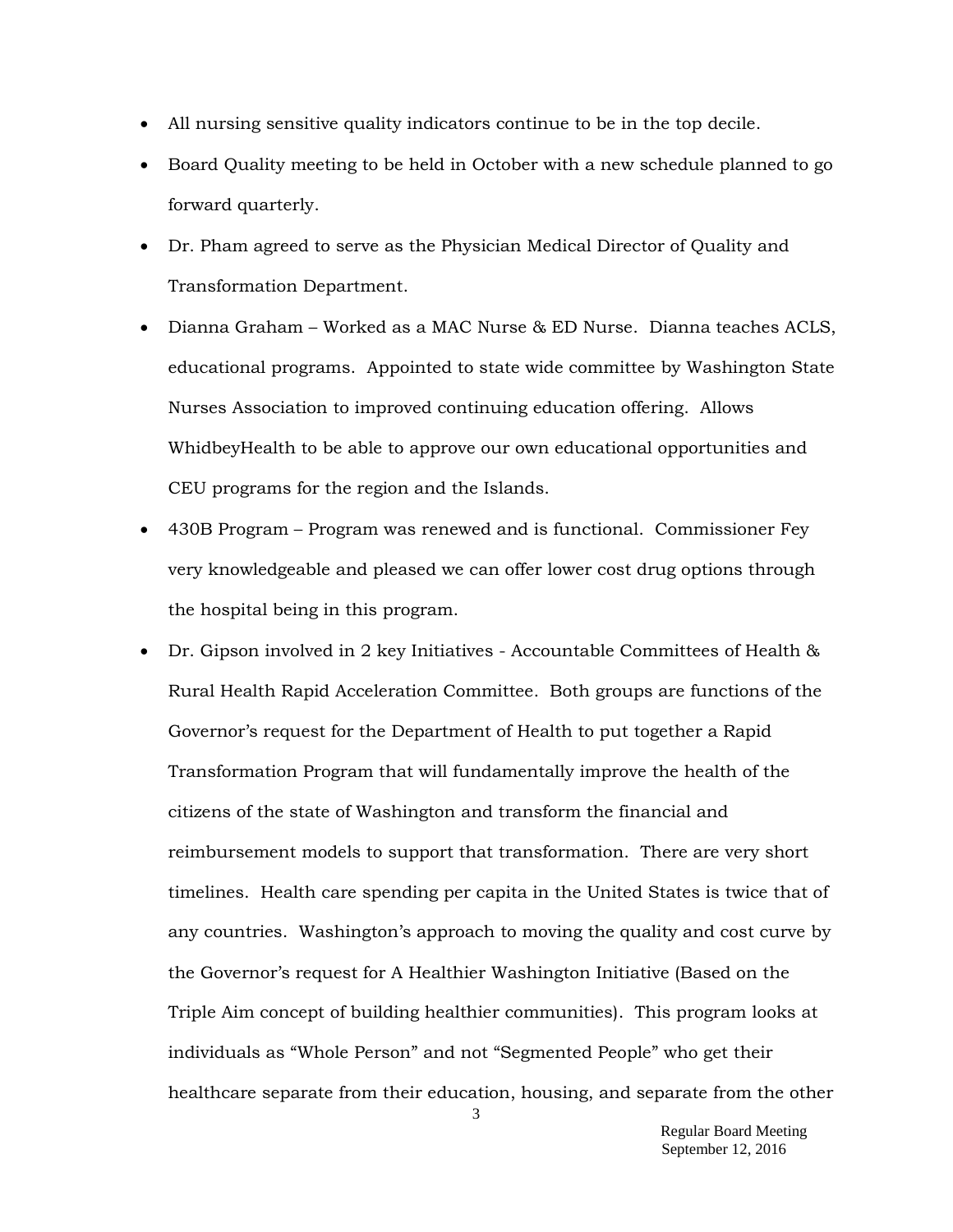things that make people healthy and happy. This is planned to be achieved in part by transforming how services are being paid to reach that Triple Aim of better health and better care at a lower cost. This includes a \$64 million State Innovation Model Grant that came from the Centers for Medicare & Medicaid that's funding the initial initiatives including 1115 Waivers to reallocate some of the money to the Medicaid programs that present projects for Medicaid waiver in order to transform the healthcare delivery system and provide healthcare at a lower cost. They hope to do this by proposing by 2019 A Healthier Washington will hope to see engaged communities driving local health innovation that is unique to their own community and partnering with the state on health care purchasing.

- 1) Link and aligning partners across the caring and community continuum.
- 2) Utilizing health in all policies approach across statewide organizations and communities.
- Goals Important to Whidbey Island and WhidbeyHealth:
	- 1) Healthier Community
	- 2) High quality care
	- 3) Annual Healthcare cost growth will be 2% less that the national trend.
	- 4) 80% Financed healthcare to value based models
	- 5) 50% of commercial market to value based models
- Last few years have been a flattening trend.
- MH is still a problem
- Geri Forbes expanded more on Value Based Payment.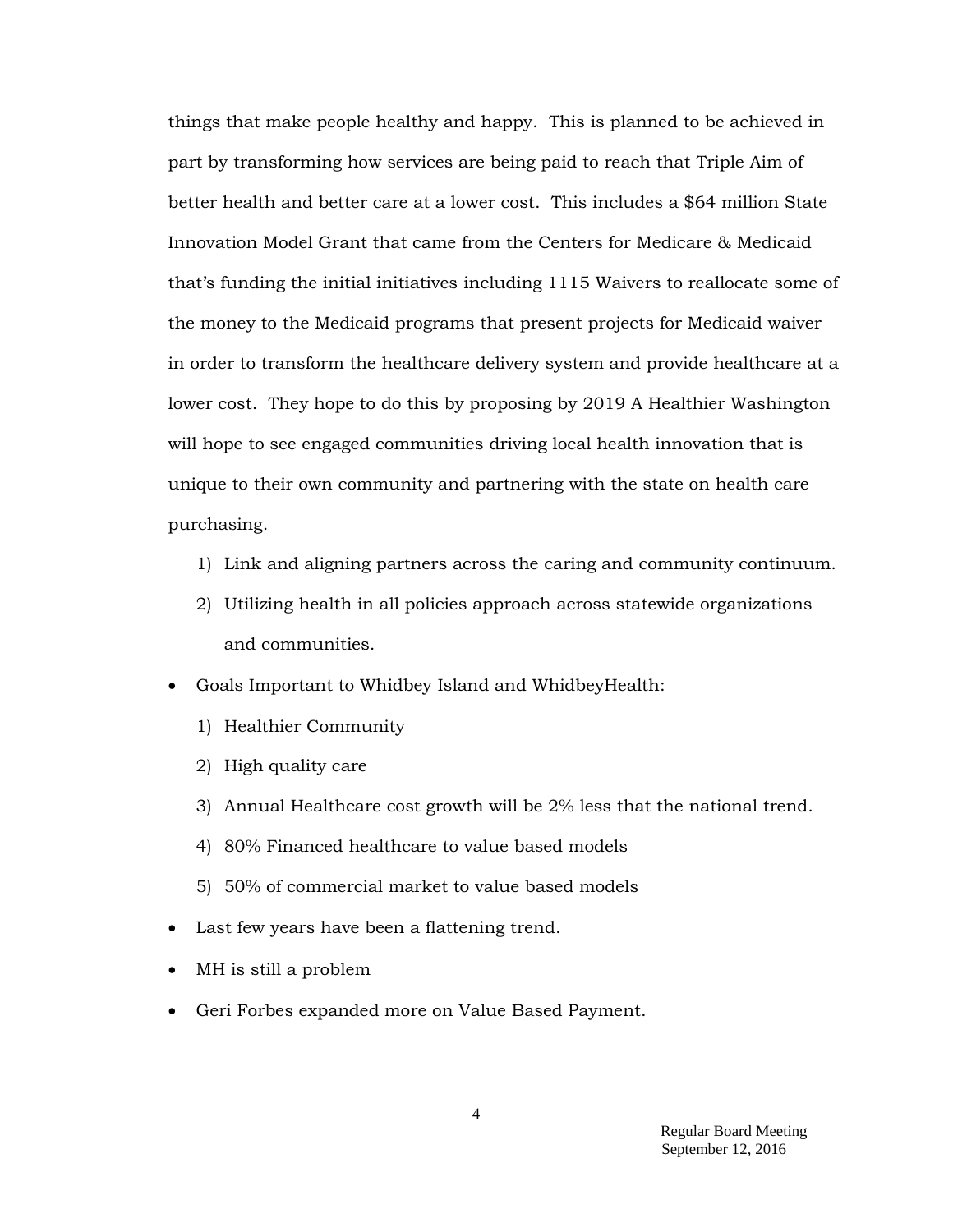Linda Gibson discussed Functional Pillars for a Healthier Washington and how we are going to do this.

- North Sound Accountable Communities of Health
	- 1) Collaboration with Whatcom, Skagit, San Juan, Island & Snohomish Counties
	- 2) Behavioral Health Integration Practice Transformation
- 17 Groups represented on the North Sound Communities of Health Board in 5 sectors
	- 1) Education
	- 2) Managed Care Plan
	- 3) Public Health
	- 4) Consumer Representation
	- 5) Community Representation
- Early WIN 1115 Waiver Projects
	- 1) Unintended pregnancies. Teach Primary Care Physicians to provide contraception and not relying on OB's to do this. Can measure pregnancies and birthrate and determine if we have been successful.
	- 2) Billing all goes to centralized locations.
	- 3) Reduction in ED utilization. Utilize primary care more than ED.
	- 4) Health Innovation Leadership Network
	- 5) Rural Health Innovation Acceleration Committee
	- 6) Solutions Framework Short timeline. Presenting in October 2016.

Focusing on problem statement key areas, goals & resource needs to achieve goals.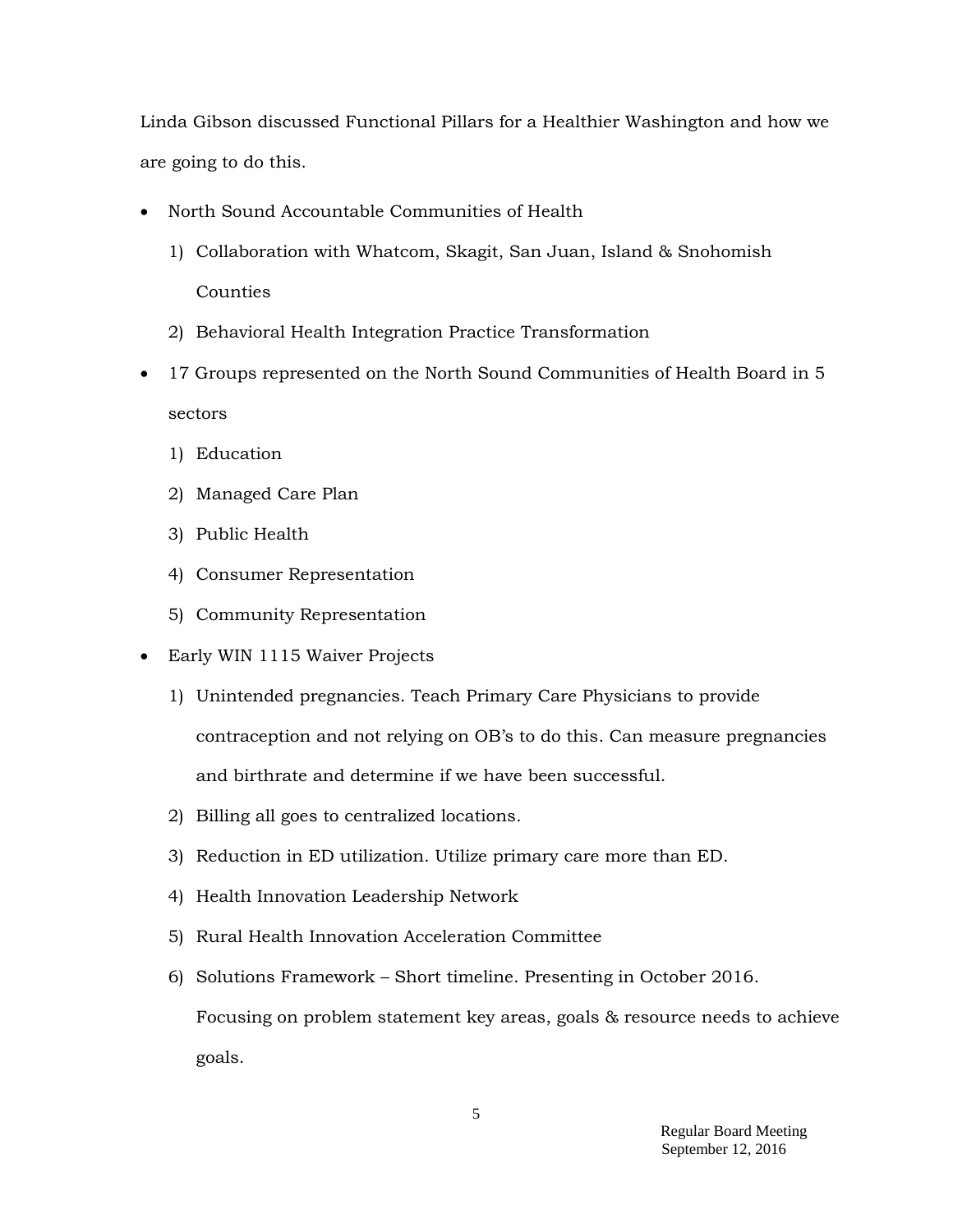- Commissioner Gardner thanked Linda for sharing the presentation. Presentation gave good insight.
- Commissioner Wallin thought it would be a good idea for Linda to follow up with Commissioners after her October 12th meeting
- Linda mentioned the relationship with Amerigroup and Intensive Case Management being helpful.
- Geri Forbes added that technology piece helps engage patients. Help patients play a role in their own care.

## **Medical Staff Report**

A. Chief of Staff Report

Dr. Perera presented Chief of Staff Report on behalf of Dr. Hansen which included and update on CPOE.

Dr. Perera share a change in process for term of medical staff privileges for temporary or locum tenens providers. Rationale of MEC is to go from 90 days to one year as many of our part time providers stay with us past 90 days. Commissioner Fey moved to approve, Commissioner Anderson seconded. Motion was passed. Commissioner Wallin was a part of the discussion at MEC.

- A simplified credentials report will be provided for future meetings. With our new coordinator in Medical Staff office current processes under review.
- An update on Sleep Medicine Privileges being reviewed which and currently in process. We are looking to expand privileges based upon fellowship training in addition to basic training (Neurology or Pulmonology). New process will be provided for approval at the next meeting if ready.

Dr. Perera reported the following courtesy staff reappointment: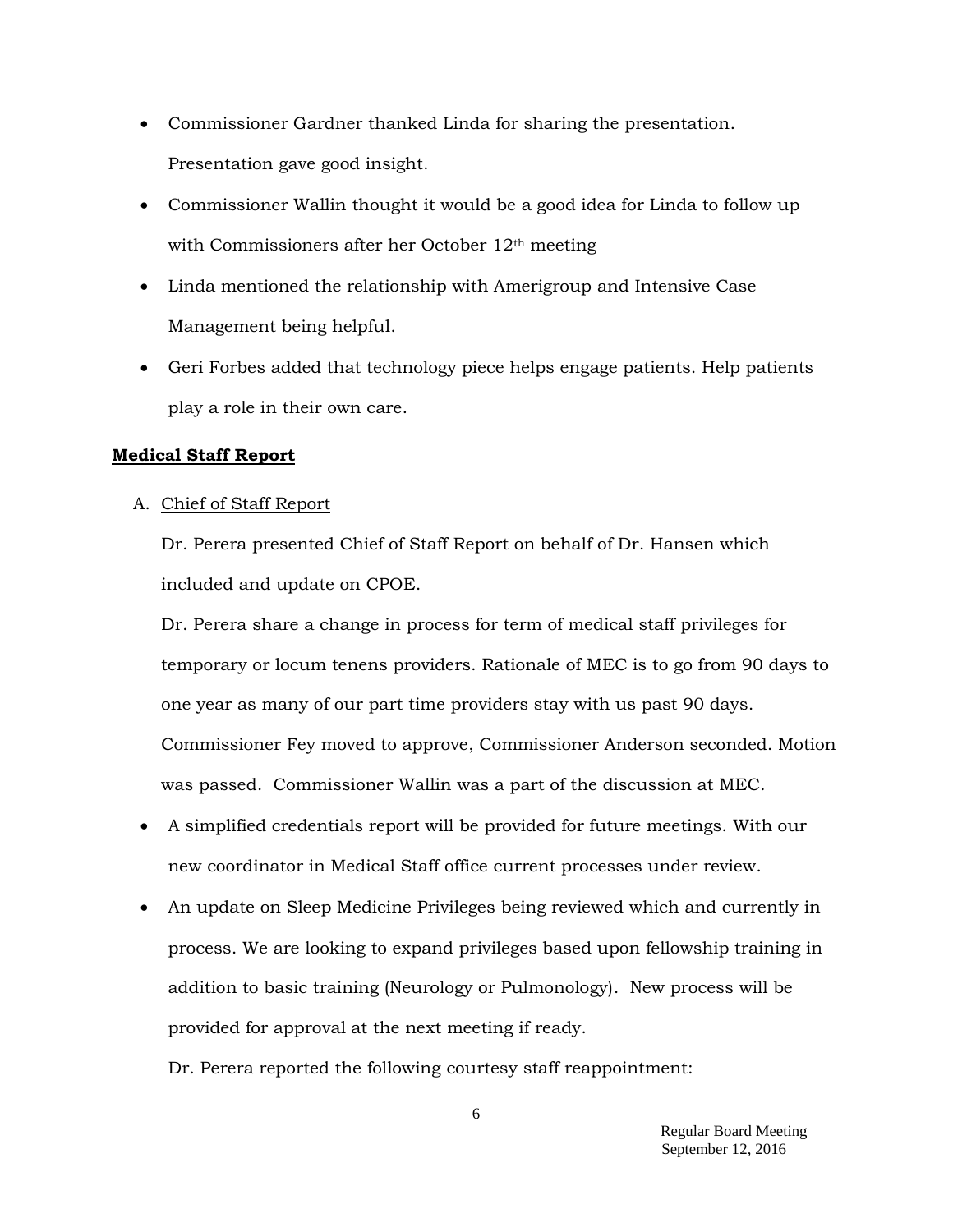| Gabriel Barrio, MD                                                                   | <b>Courtesy Staff Reappointment</b>    |
|--------------------------------------------------------------------------------------|----------------------------------------|
| Kristina Klemme, MD                                                                  | <b>Courtesy Staff Reappointment</b>    |
| Commissioner Fey made a motion, seconded by Commissioner Cammermeyer to              |                                        |
| approve the provisional courtesy staff appointments as presented. Motion carried.    |                                        |
| Dr. Perera reported the following provisional courtesy staff appointments:           |                                        |
| Jigish Patel, MD                                                                     | Provisional Courtesy Staff Appointment |
| Steven Sperling, MD                                                                  | Provisional Courtesy Staff Appointment |
| Commissioner Fey made a motion, seconded by Commissioner Cammermeyer to              |                                        |
| approve the provisional courtesy staff appointments as presented. Motion carried.    |                                        |
| Dr. Perera reported the following consulting appointments:                           |                                        |
| Tod Czartoski, MD (Tele-Stroke/ Neurology)                                           | Consulting                             |
| Dr. Perera reported the following advancements from provisional to courtesy status:  |                                        |
| Valerie McWhorter, MD                                                                | Courtesy                               |
| Mark Pfleger, MD                                                                     | Courtesy                               |
| James Bell, MD                                                                       | Courtesy                               |
| Dr. Perera reported the following resignations:                                      |                                        |
| Kimberly Ferguson, ARNP                                                              | Resignations                           |
| Michael Ancona, MD                                                                   | Resignations                           |
| Edward Sessions, MD                                                                  | Resignations                           |
| Dr. Perera reported the following resignations:                                      |                                        |
| Loudis Cesnaitis, MD                                                                 | Locum Tenens - Temporary Privileges    |
| Dr. Perera reported the following advancements:                                      |                                        |
| Dr. Perera presented Dr. Pham to be approved for the position of Medical Director of |                                        |
| Quality. This position requires Board Approval. Commissioner Cammermeyer moved       |                                        |
| to approve seconded by Commissioner Fey. Motion passed.                              |                                        |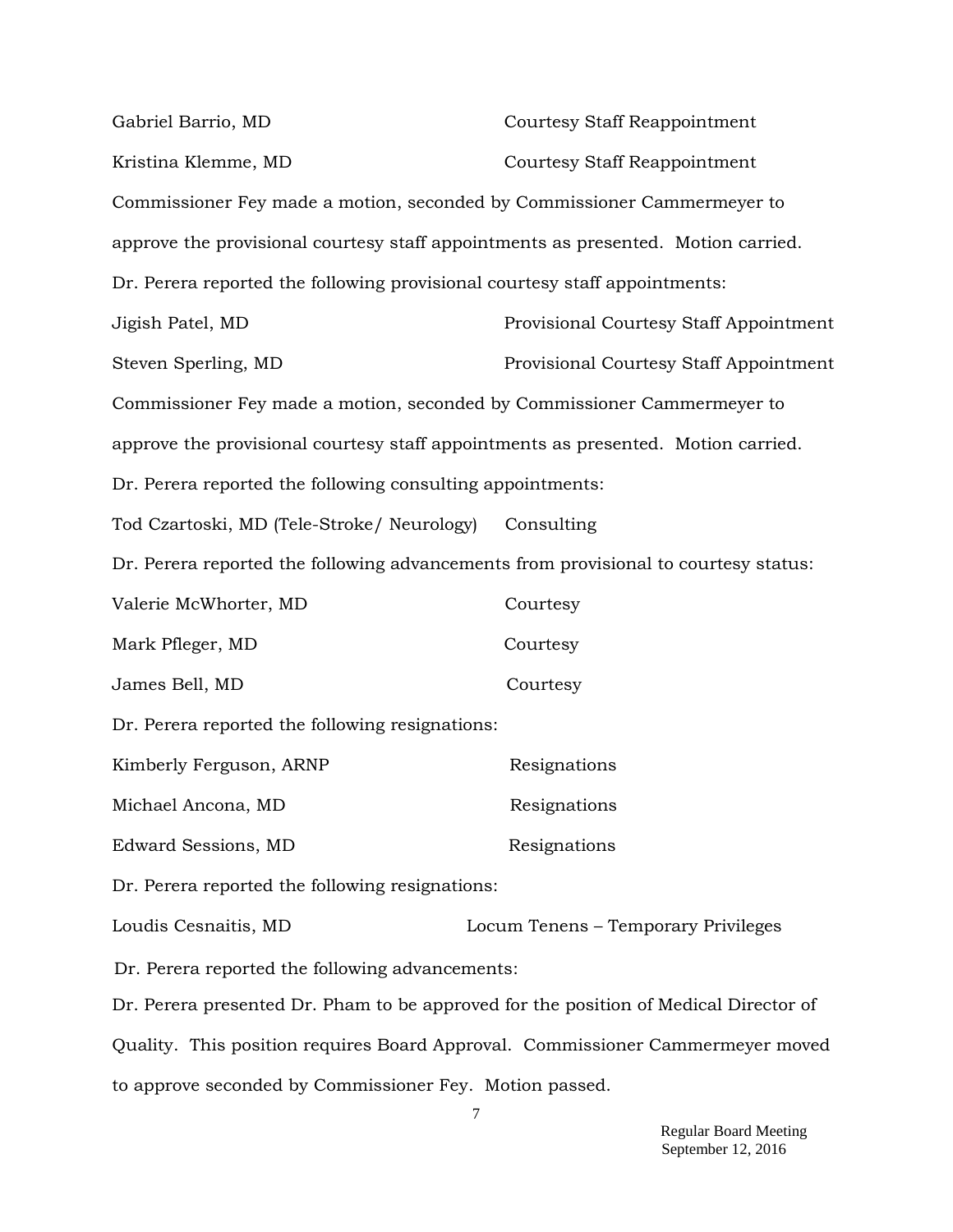Dr. Perera concluded medical staff report.

### **Staff and Status Reports from Administration**

### A. Administrative Update

Geri Forbes, CEO reported the following:

- The qualities Dr. Pham brings to her new role
- Dr. Pham, Dr. Hansen & Linda attending IHI Conference
- Dr. Pham was unavailable this morning due to patient care in the OR
- Geri Forbes thanked Linda Gibson for her presentation and commented on how it was well done
- Discussed current pressures on the hospitals to change
- Tele-health Will support Psychiatric prescription & counseling needs
- Fundraising The Troxel's (part time residents on the Island) donated \$50,000
- Family member of a patient donated \$5,000, very happy with services provided at WhidbeyHealth ED
- Upcoming Town Hall. September 22<sup>nd</sup>
- Kudos to our laboratory Previously failed inspection 3 years ago, passed current inspection with praise from inspectors showing great improvement
- Tour de Whidbey August  $12<sup>th</sup>$  great participation
- Highlighted dates National Falls Prevention Day; falls are a serious issue on the island

### **Education**

- A. Presented by Beth Stout
- Adjustments Bills 18M per month at the hospital, her team's provides a board report with key areas effected that are by Types of Adjustments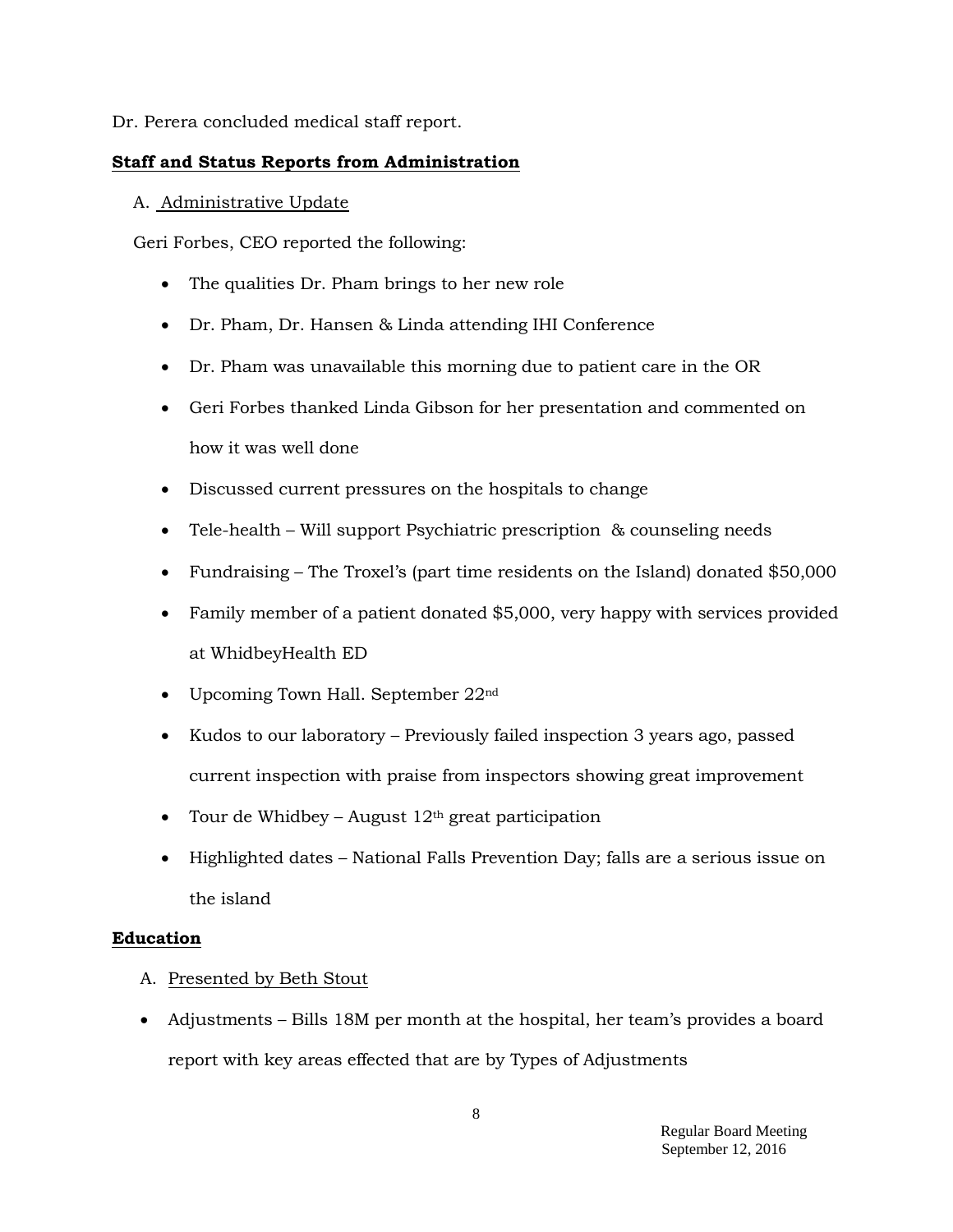- Current plan in place to recover money so we can lessen write-offs
- Types of Adjustments:
	- 1) No authorization
	- 2) No medical necessity
	- 3) Non covered service
	- 4) State reported funds
	- 5) Financial Assistance
	- 6) Uncollectible
- Service recovery write-offs go to the board for review.
- Medicaid doesn't cover such services as dental care in the ED
- State Reported Refunds Unclaimed refunds are sent back to the state
- Financial assistance Obligated under The WAC to provide care
- Medicare requires we track Medicare Financial Assistance.
- Given .5 mil in financial assistance
- Apple Health Paula has been successful signing up patients for Apple Health.
- 200+ patients were unaware of Apple Care free health care.
- Kudos to Paula & other staff for getting patients health care coverage
- Some clients with high deductibles and we help with them as well
- Beth Stout acknowledges Paula, Vera & Maria for the work they have done.
- Geri Forbes discussed this is an example of how much we give back to the community with uncompensated care
- Linda Gibson discussed the challenges of medical necessity including housing  $\&$ support
- Commissioner Wallin thank the team for what they do.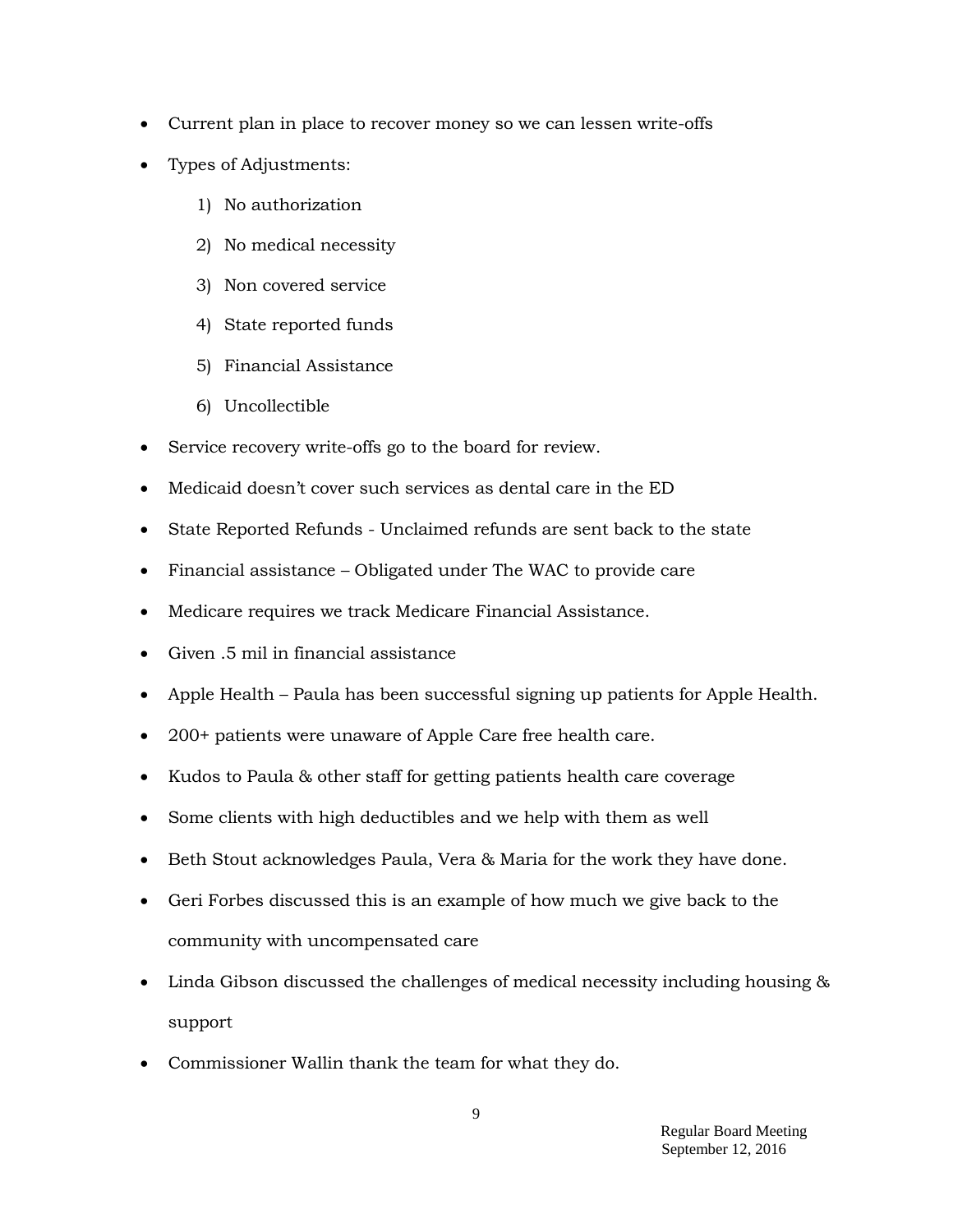#### **Finance**

Ron Telles, CFO discussed and presented the following financials for August 2016:

- Total Clinic Visits
- ER and EMS Visits
- Surgeries
- Home Health and Hospice
- Patient Days and Discharges
- Operations Income
- Statement of Revenues and Expenses
- Cash Flow

Ron Telles CFO stated usually if volume is down…revenue might not be great. We are looking at trends. Currently we have 7 clinics on the Island with the lowest months in July. Same downward trend from last year.

ER, clinic, surgeries is where we look at how we are going to do. Averaging about 2k visits per month in the ED. Surgeries down since we lost surgeons in 2015, new physicians still ramping up. MRI/CT Scans – Looks good. Keep monitoring. Home Health & Hospice – Has slowed down to a more manageable level. Patient days down as compared to last year overall same trend. Expenses – Managers and staff have done very well at controlling cost. Cash – Has increased cash on hand since last year. We have 41 day's cash on hand as compared to years before we had 3 days. We are improving. Making sure right services provided are properly coded. Commissioner Cammermeyer mentions the internal adjustments being made has helped be more efficient. Commissioner Gardner mentions we are starting to spend money with deferred maintenance. We will need to spend money on maintenance as